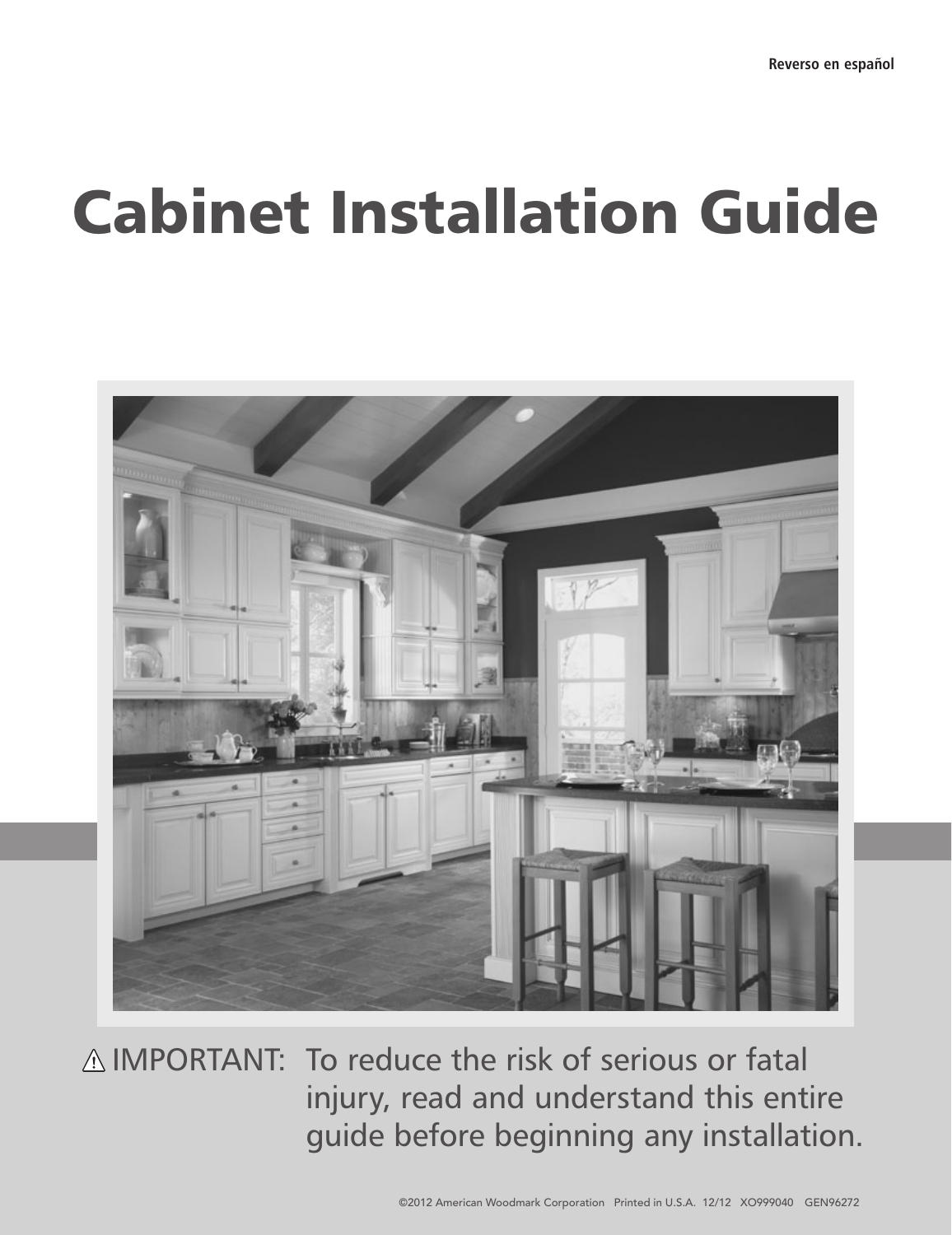### A Brand New Kitchen? Better Start Collecting Some Takeout Menus!

So you've finally decided to do it—install your own kitchen cabinets. Are you starting to have second thoughts? Don't worry, that's only normal. After all, your house will be disrupted for some time. How long? Depends on how well you have prepared.

You may even ask yourself, "Is it worth the hassle?" Those who have gone through it will tell you, "Absolutely!" A new kitchen or bath can likely add to the beauty, livability and value of your home. So here is our guide to help get you from point A to point B with less disruption to your home.

## General Safety Warnings

### **WARNING**

**TO REDUCE THE RISK OF DEATH OR SERIOUS INJURY, READ AND HEED ALL WARNINGS AND INSTRUCTIONS.**

**Use safety precautions at all times. Maintain a clean, well-organized workspace. Wear safety goggles that comply with ANSI Z87.1 and all protective equipment recommended by the manufacturers of the tools you will be using.**

**ONLY ATTACH CABINETS TO CENTER OF WALL STUDS ACCORDING TO INSTRUCTIONS.**

**THIS INSTALLATION GUIDE APPLIES TO ONLY WOOD STUD CONSTRUCTION. IF YOU ARE SECURING CABINETS TO ANOTHER MATERIAL, CONSULT AN INSTALLATION PROFESSIONAL TO IDENTIFY THE PROPER FASTENERS.**

**NEVER USE NAILS or drywall screws TO INSTALL CABINETS BECAUSE DOING SO MAY DAMAGE CABINETS OR FAIL TO PROPERLY SECURE THEM WHICH MAY RESULT IN DEATH OR SERIOUS INJURY.**

### **Contents**

Okay, now for the stuff we have to tell you up front. Just keep in mind, if you choose to install the cabinets yourself, we really have no control over the installation—so you take on the full responsibility and liability for getting things done correctly and safely.

INSTALLATION INSTRUCTIONS – LIABILITY DISCLAIMER When you use these instructions, you are consenting to be bound by the provisions in this paragraph. These instructions provide an illustrative method for installing American Woodmark Corporation ("AWC") cabinets. AWC's instructions are not intended to address every possible contingency that might be encountered during installation or to endorse the use of any particular tools. DISCLAIMER: AWC HAS DILIGENTLY TRIED TO ILLUSTRATE AND DESCRIBE THE INSTALLATION OF THE PRODUCTS IN THIS LITERATURE CLEARLY AND ACCURATELY; HOWEVER, SUCH ILLUSTRATIONS AND DESCRIPTIONS DO NOT EXPRESS OR IMPLY A WARRANTY OF ANY KIND, INCLUDING BUT NOT LIMITED TO ANY WARRANTY THAT THE PURCHASER WILL BE ABLE TO OBTAIN A PARTICULAR RESULT, OR THAT THE PRODUCTS OR INSTRUCTIONS ARE MERCHANTABLE, OR FIT FOR A PARTICULAR PURPOSE, OR THAT THE INSTALLED PRODUCTS WILL NECESSARILY CONFORM TO THE ILLUSTRATIONS OR DESCRIPTIONS OR DIMENSIONS. THESE INSTRUCTIONS DO NOT ENLARGE OR OTHERWISE MODIFY THE LIMITED WARRANTY RECEIVED WHEN YOU PURCHASED YOUR CABINETS, IF ANY. AWC HEREBY EXPRESSLY DISCLAIMS ALL WARRANTIES AND ALL LIABILITY FOR ANY CLAIMS FOR INJURY OR DEATH RELATED TO OR BASED UPON THE USE OF THESE INSTALLATION INSTRUCTIONS AND ANY INSTALLATION INSTRUCTIONS OTHERWISE PROVIDED BY AWC. AWC IS NOT RESPONSIBLE FOR ANY INACCURACIES, OMISSIONS OR TYPOS IN THIS GUIDE.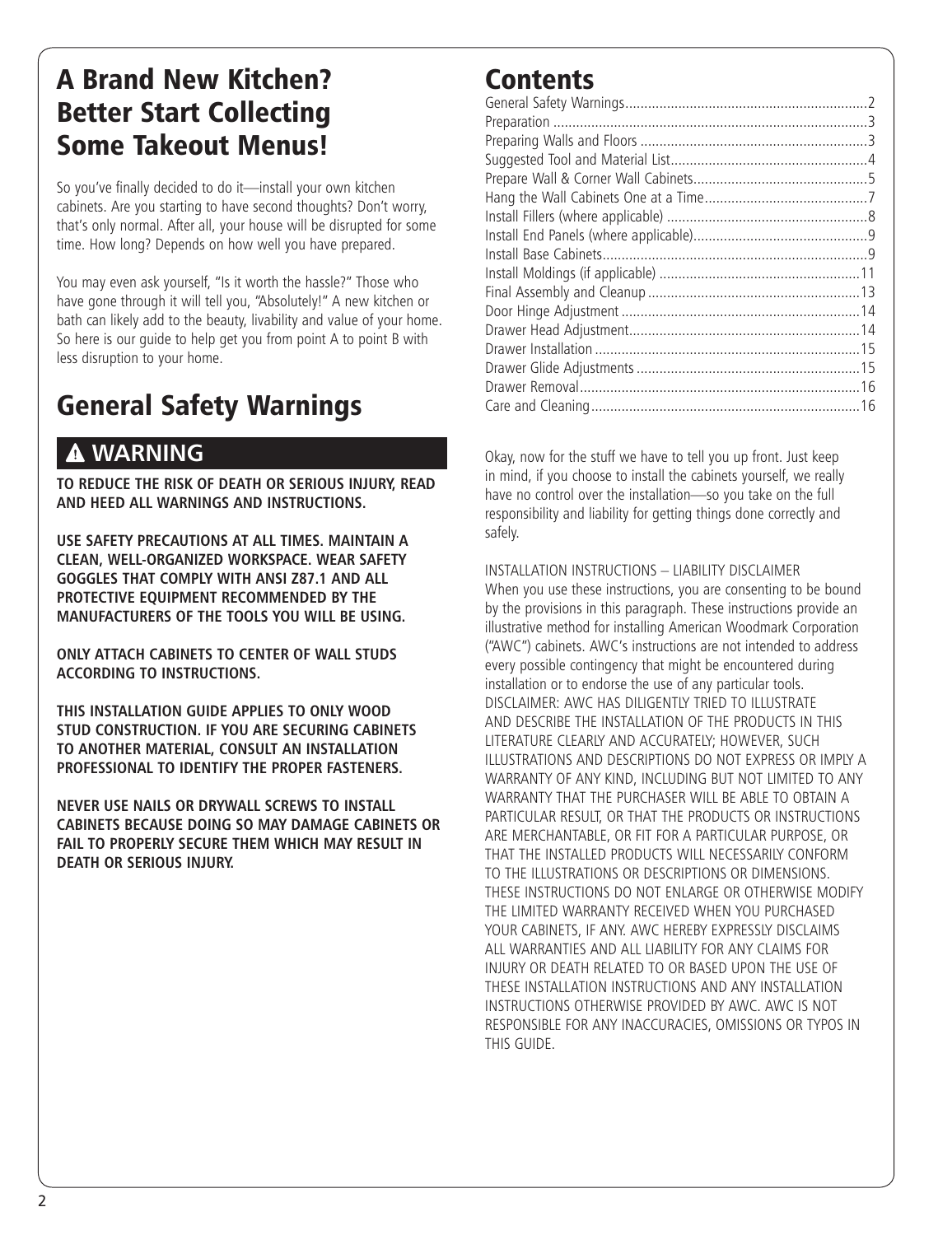### The Secret is the Preparation

### Before You Get Started…

If you're planning to do it yourself, first ask yourself a few questions.

|              | Do you have some experience with carpentry?                                             |
|--------------|-----------------------------------------------------------------------------------------|
| כ            | Do you have your own tools?                                                             |
| $\mathbf{3}$ | Are you handy with a measuring tape and able to handle a<br>drill, saw and screwdriver? |
|              | Are you experienced and qualified to do basic plumbing                                  |

and electrical tasks?

5 Do you understand terms like miter cut, level and plumb?

If you passed this little quiz, you may be able to install your own cabinetry. However, if you're not an experienced do-it-yourselfer, you may be better off leaving this task to the pros.

### Before You Begin

1 Check your inventory to be sure you received your entire order. If there are any missing or improper parts, contact your designer or customer service.



2 AWC recommends that no fewer than two people work together to install these cabinets.

3 Read and understand the entire installation guide prior to beginning the install.

### Safety Precautions

### **DANGER**

**TO REDUCE THE RISK OF SERIOUS OR FATAL INJURY FROM FIRE, EXPLOSION OR ELECTROCUTION, IF GAS LINE OR ELECTRICAL WORK IS INVOLVED, HAVE THE WORK DONE BY A UTILITY COMPANY OR QUALIFIED SERVICE PROFESSIONAL.**

**To reduce the risk of shock, explosion or injury, turn off all gas, electrical and water connections prior to performing any work. Shut off the power to all appliances and receptacles in the kitchen, including lights, at the fuse-breaker box. Use a circuit tester to make sure power is off.**

Once you have ensured that the gas, water and electric in the room are turned off, that the plumbing, gas and power supplies are properly capped, and have removed the old cabinetry and baseboards, you need to assess the room. Take special note of the floors and walls. Use a level or straightedge to determine high spots and other imperfections. Mark any bumpy or bulging areas. You may have to prep the walls and floors if things are not plumb, level and square. (Many people prefer to repaint and replace the flooring while the room is empty.) The time you spend preparing the room will ensure a smoother, easier installation of the cabinetry.

### Prepare the Walls and Floors

We know that homes settle and things may not always be perfectly flat and level. But there are ways around this when installing cabinetry. Here are a few steps that will help you get off to a good start.



Locate and mark all the studs using a stud finder. (To verify the position of your studs, drive a small finishing nail into the wall in an area that will be covered up by a cabinet.)



2 Recheck your measurements. Make sure the cabinet drawings match the space.

Take inventory of your cabinets. Make sure you have your entire order.

Gather the tools you will need.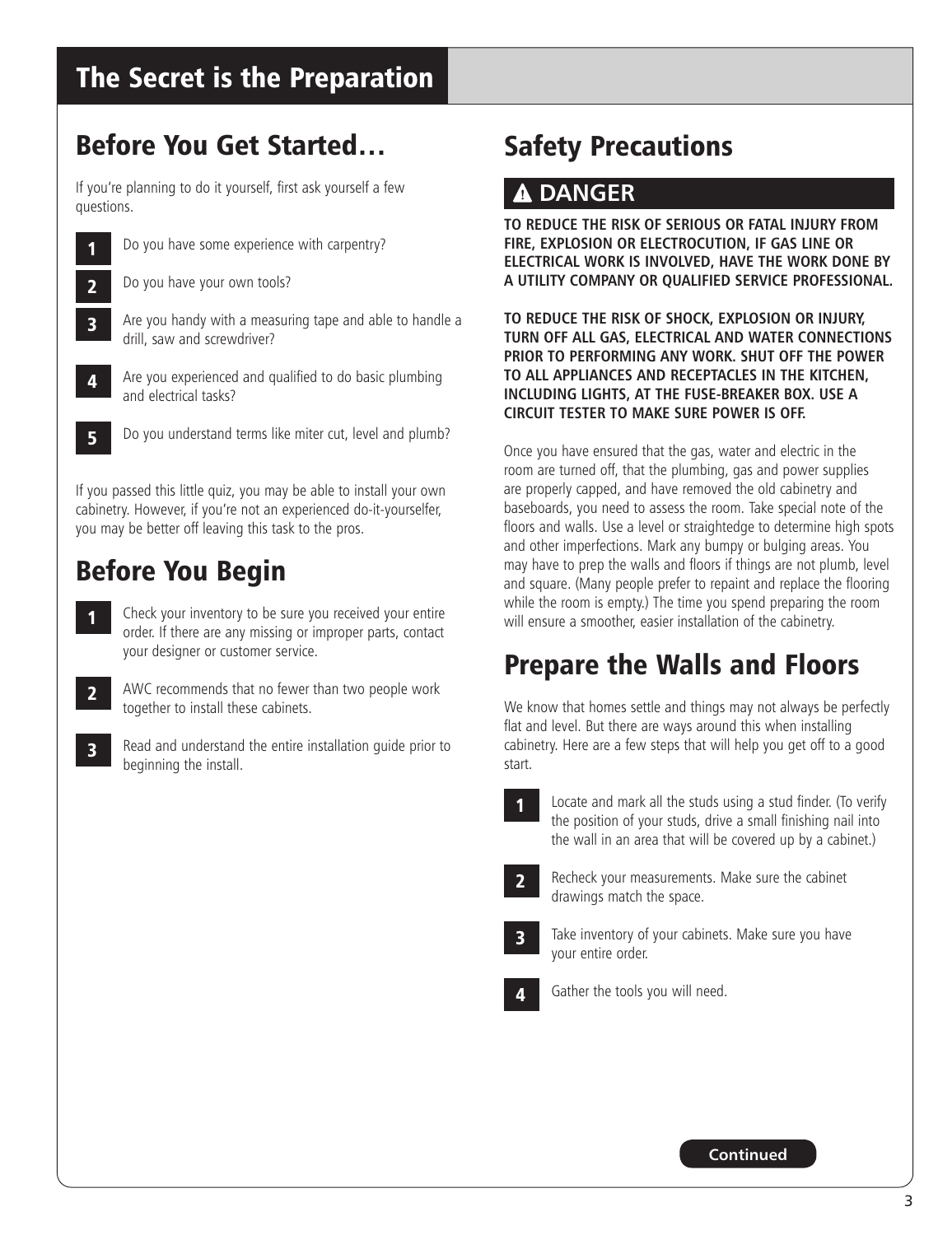### Suggested Tool and Material List

- ANSI Z87.1 Rated Safety Goggles
- Layout from Designer
- Framing Square
- Hammer
- Pry Bar
- Phillips and Flathead Screwdrivers
- Level
- Tape Measure
- Pencil
- Straight Edge
- Drill
- Properly Rated Extension Cord
- <sup>7</sup> ⁄32" Drill Bit for Pre-drilling the Hanging Rail
- <sup>3</sup> ⁄32" Drill Bits for Frame & Filler Attachment Pilot Holes
- Jigsaw or Table Saw
- Miter Box
- Clamps or C-Clamps
- Stud Finder
- 6' Step Ladder
- Wood Shims
- Pin Nailer
- Small Finish Nails
- 1 x 2 or 1 x 3 Furring Strips
- Scrap Lumber (for 55" Propping Stick or T-Brace)
- Circuit Tester
- #10 x 2<sup>1</sup>/<sub>2</sub>" Pan Head Screws (for wall attachment to stud)
- #8 x 21/2" Trim Head Screws (for frame attachment)

### **WARNING**

**Failure to properly secure the cabinets may result in serious injury! The screws recommended are for installations involving drywall and wood stud construction, not for concrete or brick. If securing cabinets to another material, consult an installation professional to identify the proper fasteners.**

### Step 1 Measure, Measure… and Measure Again

In order for cabinets to work properly and look right, they must be installed level, plumb and flush with each other. This is easy enough to achieve with some advanced planning.



1.1 First, locate the floor's highest point. In order to do this, place your level at the base of the wall, checking several places along the wall until you find the high point in the floor. Mark this spot. (Figure 1)





**1.3** Then measure up from there another 19<sup>3</sup>/<sub>8</sub>". This will be the baseline for the wall cabinets. (When you are finished, the wall cabinets will sit at 537 ⁄8" above the high spot in the floor). (Figure 2) Please refer to your design elevations to verify dimensions specific to your layout

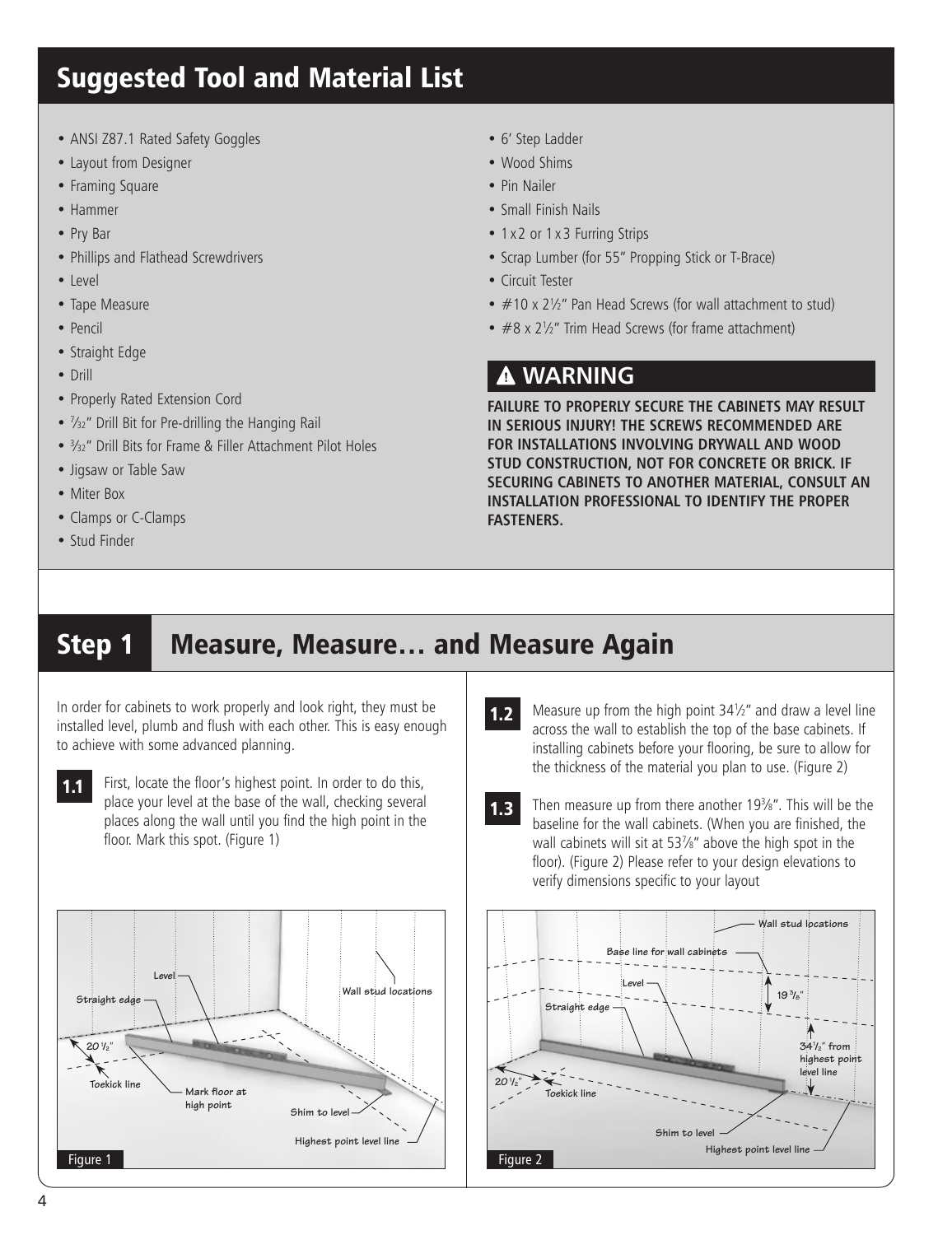**1.4** Now measure up from the wall cabinet base line the same distance as the height of your cabinets (30<sup>1</sup> ⁄8", 361 ⁄8" or 421 ⁄8"). This will be the top line for the wall cabinets. Any non-standard height wall cabinets need to line up with this top line as well. (Figure 3)



**NOTE: IF YOU HAVE A LOW CEILING OR SOFFIT, YOU MUST MAKE SURE THAT THE WALL CABINETS WILL FIT PROPERLY BETWEEN YOUR LEVEL LINE AND THE TOP.**

1.5 Using the 1 x 2 or 1 x 3 furring strips, screw a support rail into the studs with 2" wood screws below the baseline you have drawn for the wall cabinets. This will help support the weight of the wall cabinets, and give you something to rest the cabinets on when installing them. Make sure your support rail (sometimes called a cleat or ledger board) is level. (Figure 4)



# Step 2 Prepare Wall & Corner Wall Cabinets

#### **It is recommended that you install wall-mounted cabinets**

**first** so the base cabinets won't be in your way as you work. To begin, most people find it helpful to lay out the cabinets on the floor in position, level and plumb, and pre-assemble them before hanging.

2.1 Remove all shelves and doors. You might want to mark (or carefully stack them in position) for reinstalling later. This will make the cabinets lighter and easier to handle. (Figure 5)



2.2 Refer to the layout provided by your designer and start with the corner cabinet (if there is one) and place it on the floor below where it is to be mounted.

**Note: When installing a blind wall cabinet, make sure the cabinet is pulled out from the corner the appropriate distance as called for in your kitchen plan. Always be sure to use a filler to allow for hinge clearance.**

2.3 One by one, align the remainder of the cabinets and fillers in position on the floor using the plan provided by the designer. (Figure 6)

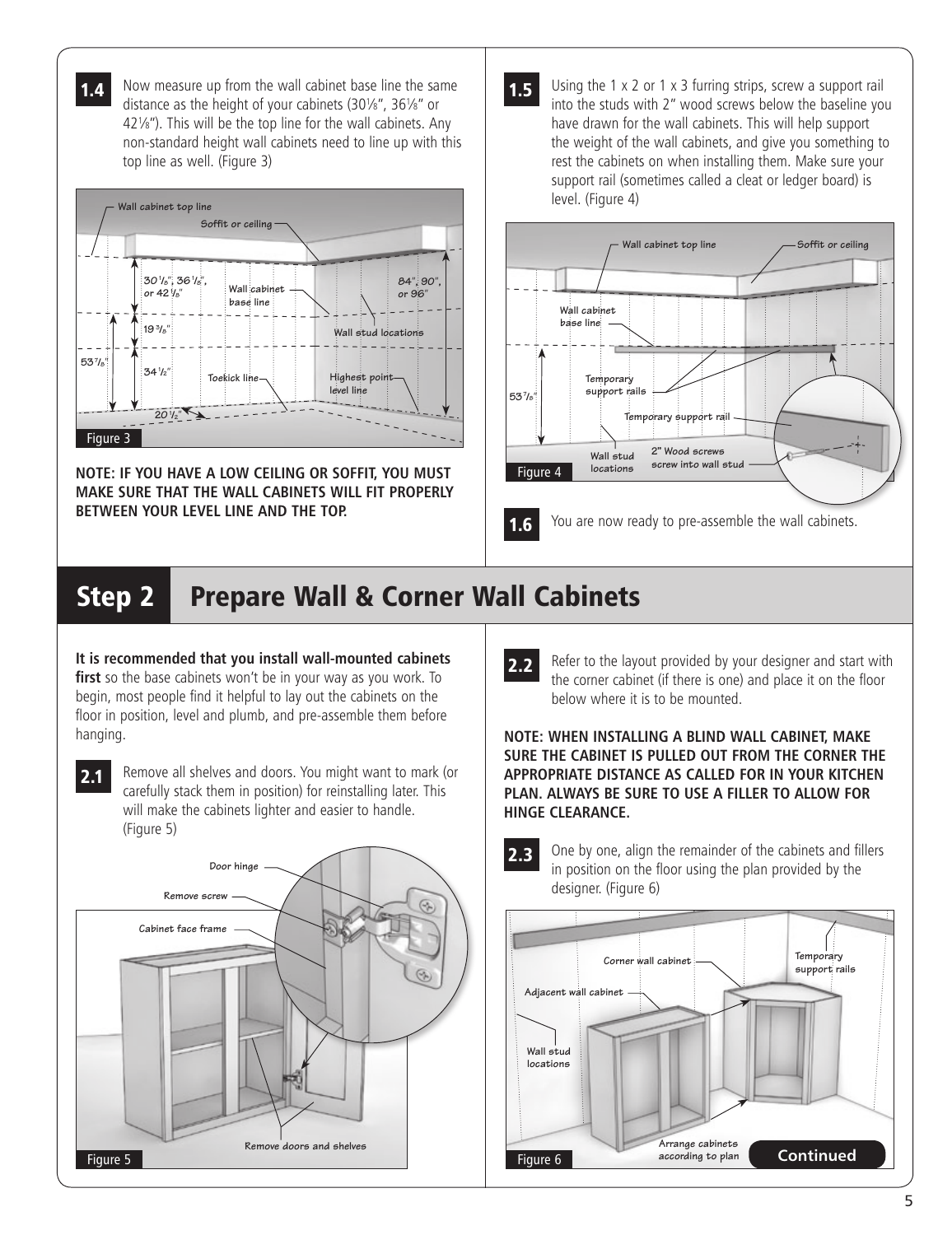**NOTE: A BLIND WALL CABINET FILLS THE VOID OF THE CORNER WITH USABLE STORAGE. THE DOOR comes pre-MOUNTED ON THE LEFT SIDE, BUT CAN BE MOVED TO THE RIGHT DEPENDING ON YOUR DESIGN (SEE DIAGRAM A).**



#### **DIAGRAM A**

**2.4** Using a level, make sure each cabinet is level and each face frame (front of the cabinet) is flush with the adjacent cabinet. A pry bar and shims can be used temporarily to get everything level and plumb. (Figure 7)



**NOTE: IT IS PARTICULARLY IMPORTANT TO INSTALL THE FIRST CABINET LEVEL AND PLUMB, BOTH FROM SIDE-TO-SIDE AND FROM FRONT-TO-BACK BECAUSE EACH ADDITIONAL CABINET WILL BE ALIGNED WITH THE FIRST ONE.**

**Note: place tall cabinets for spacing, but do not assemble.**

#### **WARNING**  $\boldsymbol{\Lambda}$

**To properly secure Wall cabinets larger than 15" wide, and to reduce the risk of cabinets falling and causing serious injury, use at least 4 installation screws and Make sure the screws go into the studs at least 1".**

2.5 In order to attach two cabinets together, you will need to clamp them together first. Then, drill a  $\frac{3}{22}$ " pilot hole in three places along the hinge side of the frame. Finally, drive in the #8 x 2<sup>1</sup> ⁄2" frame attachment (trim head) screws to join the two cabinets. (Figure 8)





2.6 IMPORTANT: Check to make sure the frames are even and plumb.



2.7 Continue for the remainder of the cabinets and fillers following the layout provided by your designer.

**2.8** Once all cabinets are pre-assembled on the floor, measure from the corner to the first stud mark and transfer the measurement to the inside of the cabinet to be installed. Repeat this step for each and every stud. Now drill  $\frac{7}{32}$ " holes for mounting through the top and bottom hanging rails inside of the cabinet 3/4" down from the top and 3 ⁄4" up from the bottom. (Figure 9)



2.9 Fillers must also be pre-drilled and screwed into position. Refer to STEP 4–INSTALL FILLERS… for more information about measuring, cutting and installing fillers.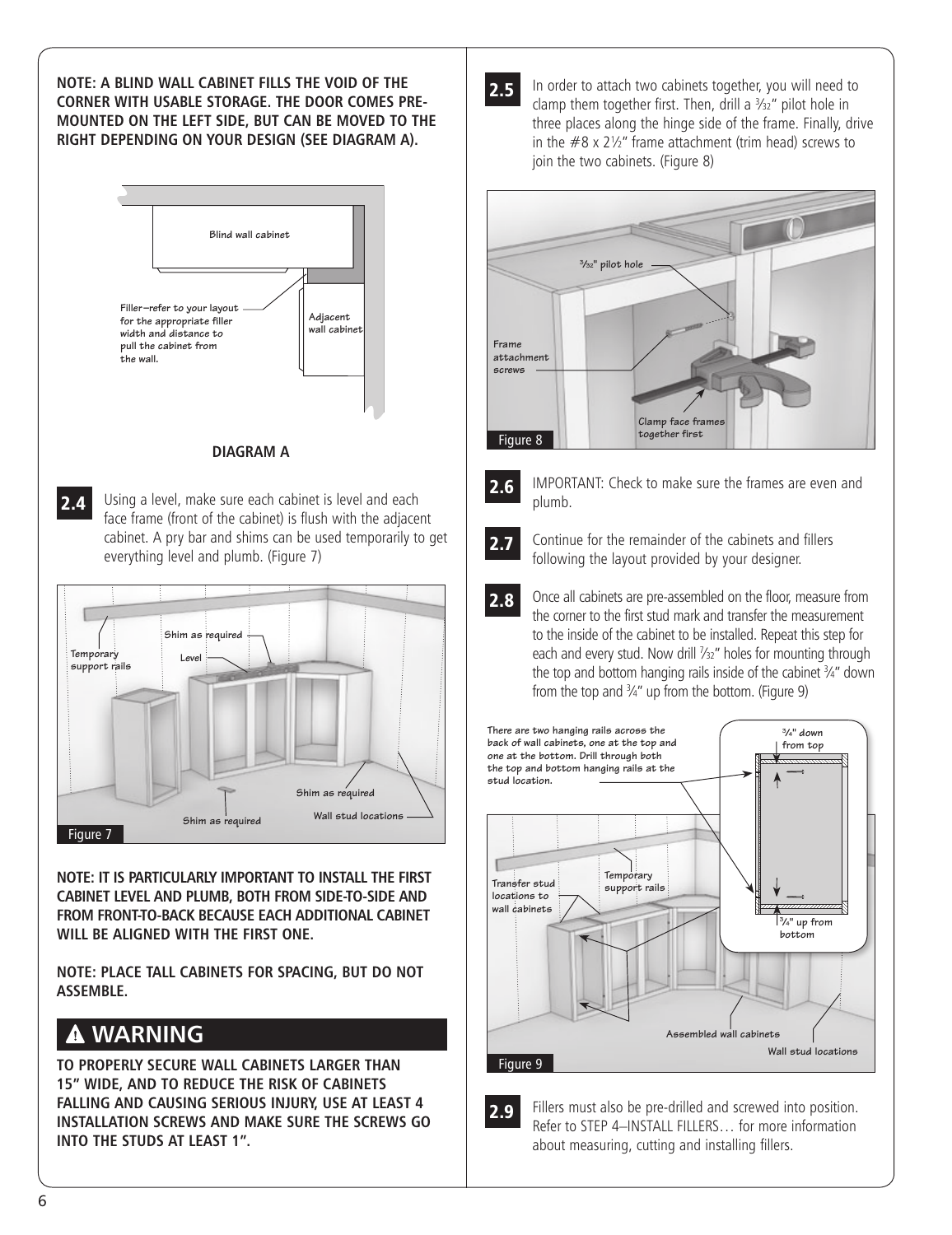# Step 3 Hang the Wall Cabinets One at a Time



**3.1** Recheck the pre-assembled cabinets for level and plumb, then disassemble wall cabinets before installing.

### **WARNING**

**To reduce the risk of serious or fatal injury, remove all screws and disassemble wall cabinets before installing.**

**Cabinets may be too heavy for one person to safely lift alone.**

**THIS INSTALLATION GUIDE APPLIES TO ONLY WOOD STUD CONSTRUCTION. IF YOU ARE SECURING CABINETS TO ANOTHER MATERIAL, CONSULT AN INSTALLATION PROFESSIONAL TO IDENTIFY THE PROPER FASTENERS.**

**NEVER USE NAILS TO INSTALL CABINETS BECAUSE DOING SO MAY DAMAGE CABINETS OR FAIL TO PROPERLY SECURE THEM WHICH MAY RESULT IN DEATH OR SERIOUS INJURY.**

**Tightening back rails against a crooked wall without shims can break joints between the rail and the body of the cabinet, causing it to fall from the wall and possibly resulting in serious personal injury.**

3.2 Start with the corner cabinet. With someone else's help, lift it into position on the support rail and use a 2 x 4 or T-brace at the front to prop the cabinet into place. Keep in mind, blind corner cabinets may need to be pulled out from the corner as shown in your kitchen plan. (Figure 10)



- **3.3** Fasten the cabinet to the wall with  $#10 \times 2\frac{1}{2}$  wall attachment (pan head) screws. Do not fully tighten the screws until all cabinets have been shimmed and properly positioned.
- **3.4** Next, using your level against the front of the cabinet, shim wherever necessary to make sure the cabinets are perfectly plumb (even though the walls may not be). Keep in mind, you may have to loosen the wall attachment screws slightly to shim properly.
- 

**3.5** Lift the adjacent cabinet into position on the support rail and brace. Using the pilot holes you created on the floor, attach the two cabinets at the face frames, making sure they are still flush when screwed together. (Figure 11)



**3.6** Once again, fasten the cabinet to the wall with  $#10 \times 2\frac{1}{2}$ " wall attachment (pan head) screws. Do not fully tighten.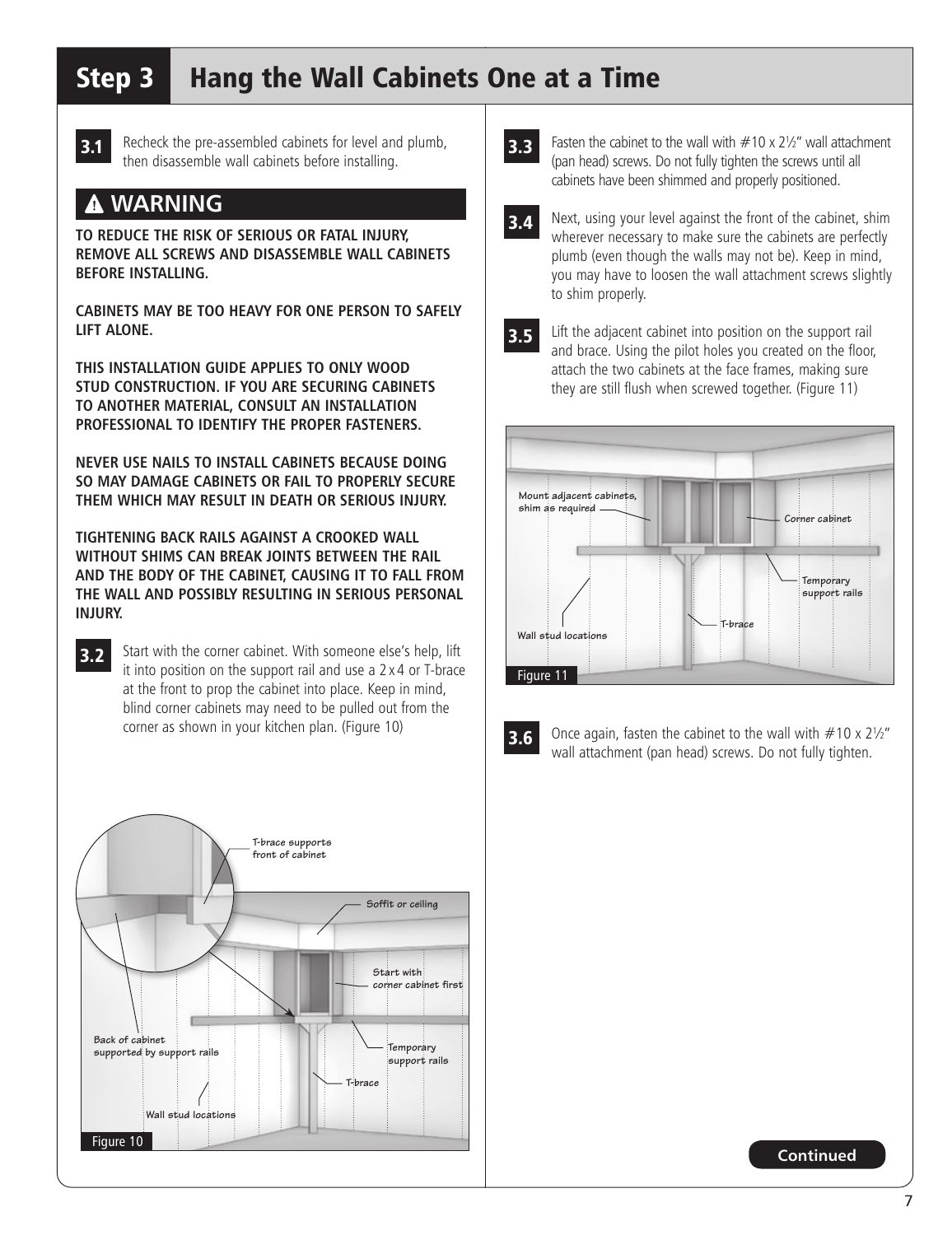**3.7** If there is a blind corner cabinet, the opening should be sealed at this point with the 1 ⁄8" panel packed inside the cabinet. Pre-drill for small finishing nails or use a pin nailer. (Figure 12)



**3.8** Continue along the walls until all cabinets are in place. If a tall or utility cabinet is part of your plan, it should be added at this point. Once again, shim for proper height and to align so that it is perfectly plumb with the adjacent wall cabinet. Once face frames are flush, clamp, drill and screw together as previously described.

#### **NOTE: At this point, you may want to set the tall cabinet into position to be sure it fits properly.**

**Note: REFER TO SPECIFIC INSTRUCTIONS THAT COME WITH SPECIALTY TALL CABINETS.**

**3.9** Once all cabinets are properly shimmed and properly positioned, finish tightening the screws to secure the cabinets to the walls.

**3.10** Remove the support rails and spackle screw holes if needed.

### **WARNING**

**To avoid risk of driving screws beyond the cabinet face, care must be taken to prevent over tightening of the screws and destroying the integrity of the hanging strip.**

**To reduce the risk of serious injury or damage from a loose or falling cabinet, Wall cabinets greater than 12" in depth or larger than 24" in width must NOT be installed and/or used as single, standalone cabinets without taking extra precautions to fully and safely secure the cabinet to the wall. Additional mounting support into a ceiling, bulkhead, or side wall(s) is also recommended when possible. When this is not possible, then additional support must be provided either above or below the cabinet to support weight at a point at least 12" from the wall. This can be done through angle brackets/bracing, shelving, and/or additional cabinets as a stand.**

# Step 4 Install Fillers (where applicable)

Fillers may be necessary when installing cabinets. They help allow for odd dimensions between a run of cabinets and the wall. They also allow clearance for doors and drawers to operate properly when turning a corner with a blind corner cabinet. Fillers and valances often have to be trimmed to fit.



4.1 Measure the area requiring a filler piece. Carefully trim the filler piece to the appropriate width with a saw.

- 4.2 Clamp the filler in place and once again, drill a pilot hole on the hinge side of the face frame and into the filler.
- **4.3** Fasten the filler to the cabinet with  $#8 \times 2\frac{1}{2}$  frame attachment (trim head) screws. (Figure 13)
- 4.4 If using a blind corner base, secure the other end of the filler through the inside of the cabinet with the same pilot hole and frame attachment screw technique.

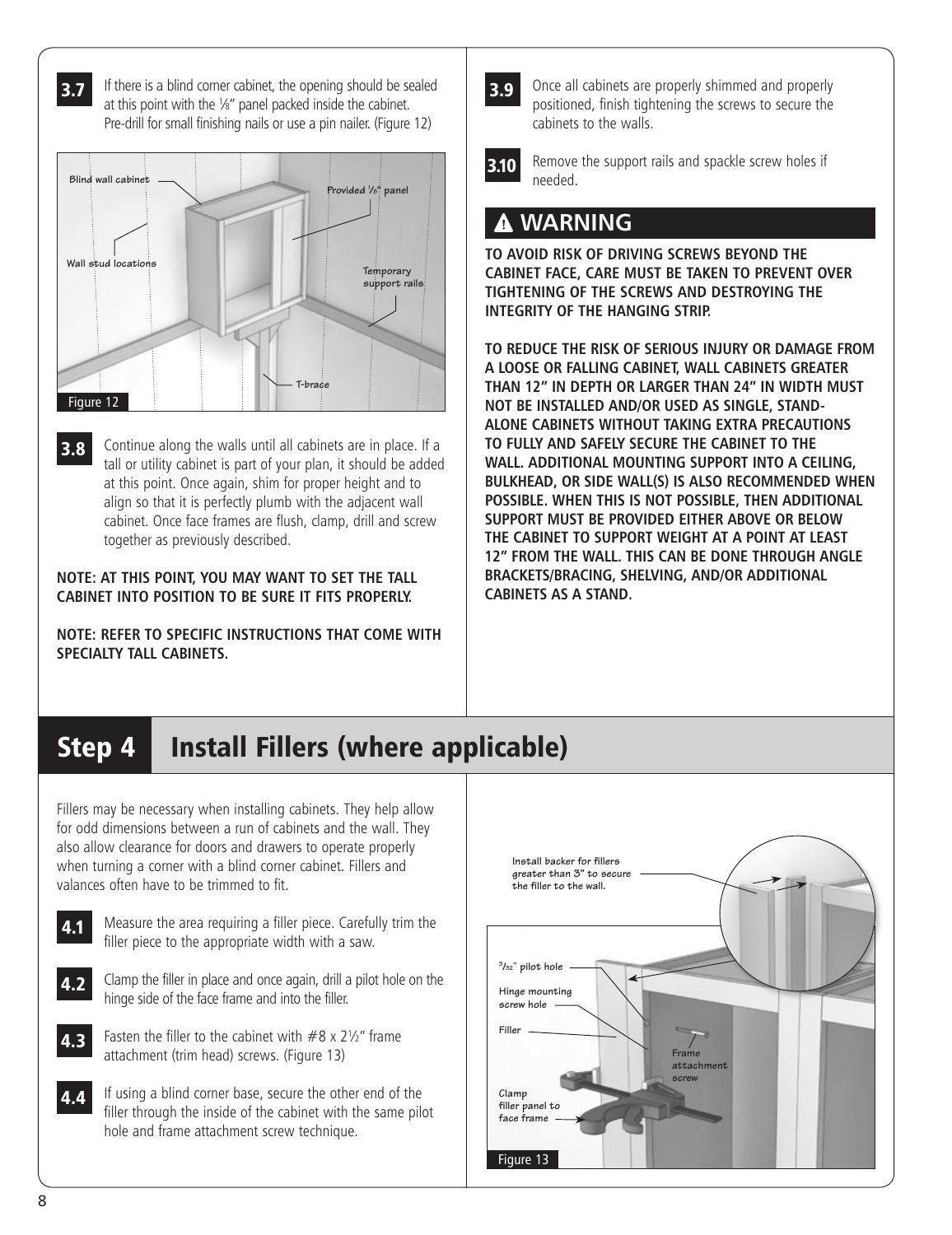# Step 5 Install End Panels (where applicable)

### **WARNING**

**To reduce the risk of death or serious personal injury or property damage, avoid any contact with plumbing, wiring or gas lines. These lines are often in the walls and under the floor.**

End panels are used to finish off a run of cabinets or box out an appliance. Make sure to install plumb and level.

5.1 If your application uses a finished end panel, first trim the panel to fit and then attach the panel to the side of the cabinet. This can be done with contact adhesive or  $\frac{1}{2}$ " finishing nails. (Figure 14)

5.2 When installing a refrigerator or dishwasher return, it is important to mount a cleat at the floor to secure this panel. Simply cut a piece of 1 x 2 dimensional lumber about 20" long so it is not exposed at the front of the panel. Then secure to the floor with 2–3 fasteners (concrete screws for concrete floors / wood screws for wood floors). Secure the cleat to the panel (DWR, RR, SFR, etc.) with 2–3 wood screws. (Figure 15)





### Step 6 Install Base Cabinets

Installing base cabinets is very similar to the wall cabinets above. The idea again is to lay out all the cabinets in position and make sure all cabinets are level, square and plumb.

**6.1** Remove all shelves, drawers and doors. You might want to mark (or stack them in position) for reinstalling later. This will make the cabinets lighter and easier to handle. (See Appendix for drawer removal technique.) (Figure 16)

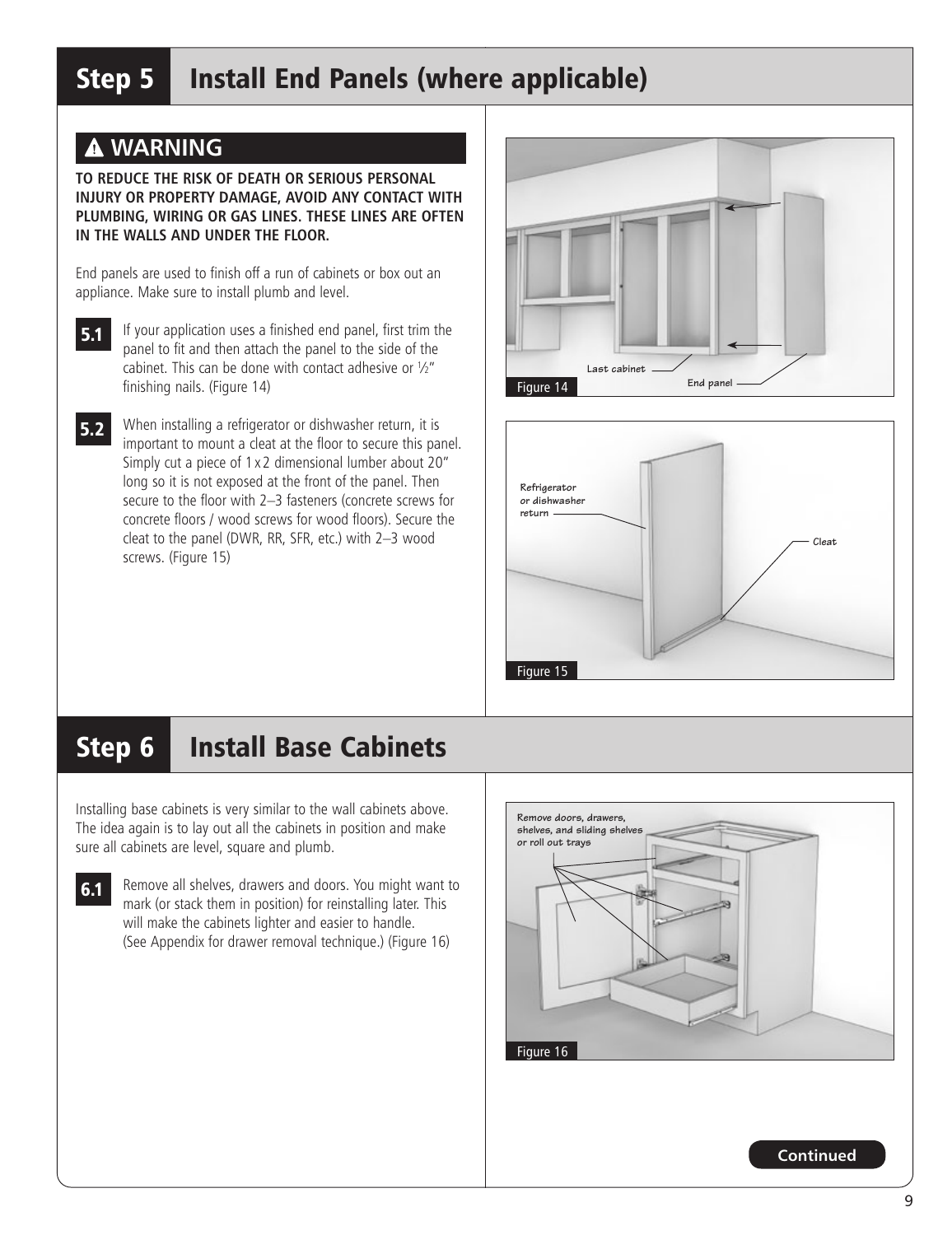**6.2** Start with the corner cabinet (if there is one) and place it in position where it is to be mounted. When using a blind base cabinet, make sure the cabinet is pulled out from the corner the appropriate distance as called for in your kitchen plan. (Figure 17)



**NOTE: A BLIND BASE CABINET FILLS THE VOID OF THE CORNER WITH USABLE STORAGE. THE DOOR comes pre-MOUNTED ON THE LEFT SIDE, BUT CAN BE MOVED TO THE RIGHT DEPENDING ON YOUR DESIGN (SEE DIAGRAM B).**



#### **DIAGRAM B**

- **6.3** Make sure your cabinet reaches the 34<sup>1</sup>/<sub>2</sub>" high level line you drew on the wall. If not, you may have to shim into position or use scrap to raise it to the proper level. If the cabinet is tilting backward, shims at the back edge will help. If it's tilting forward, use the pry bar under the front to adjust and then shim.
- **6.4** Measure from the corner to the first stud mark and transfer the measurement to the inside of the cabinet to be installed. Repeat this step for each and every stud. Now drill 7 ⁄32" mounting holes through the center of the hanging rail inside of the cabinet.
- **6.5** Fasten the cabinet to the wall with  $#10 \times 2\frac{1}{2}$  wall attachment (pan head) screws.
- 6.6 If there is a blind corner cabinet, seal the opening with the 1 ⁄8" panel packed inside the cabinet, as previously described in the wall cabinet installation section.
- **6.7** Next, shim the adjacent cabinet into position and check for level and plumb. Once again, clamp the face frames when they are perfectly flush, drill pilot holes and join the two cabinets with screws as previously described.
- **6.8** Continue this process until all cabinets are in place, making sure that each cabinet is resting at the line on the wall, level and plumb with each adjacent cabinet. Also make sure to screw cabinets to each other at the face frames before screwing to the wall. (Figure 18)



6.9 The final step is adding fillers between the last cabinet and the wall. Reference the layout provided by your designer for location and dimension.

**NOTE: YOU MAY NEED TO CREATE CUTOUTS FOR PLUMBING AND ELECTRICAL JUNCTION BOXES. BE SURE TO measure and MARK ACCURATELY. CUT HOLES FROM THE BACK OF THE CABINET BEFORE MOUNTING TO THE WALL.**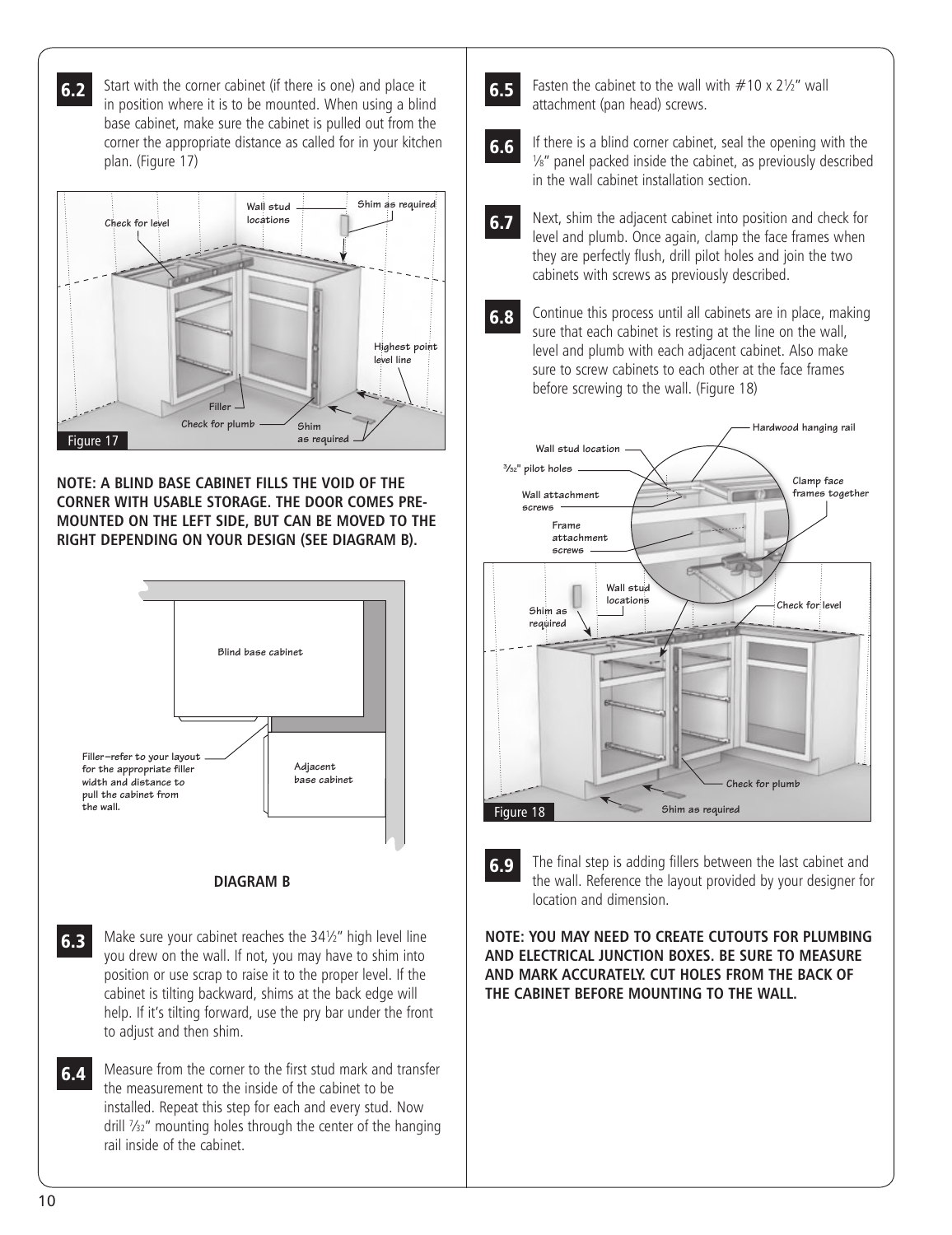# Step 7 Install Moldings (if applicable)

**Note: Crown moldings and other trim make any kitchen look custom built. If you are not an experienced carpenter, this may be difficult and better left to the pros. But if you have made the decision to do-it-yourself, you may want to practice your miter cuts on inexpensive pieces of molding from your hardware store.**

7.1 Trim molding is used to trim out cabinetry where cabinets meet an adjacent wall, soffit or ceiling. Carefully measure and cut to proper length. Use small finish nails or a pin nailer to attach where cabinet and wall meet. (Figure 19)



7.2 Crown moldings mount along the top edge of the cabinets. If your cabinets are full overlay, you may need to install some blocking material to the top of the cabinet first. (Figure 20)



7.3 When moldings meet at an angle, you will need to use a miter box for a proper cut. Once moldings are cut to fit, use small finish nails or a pin nailer to attach the molding to the face frame of the cabinet.

**7.4** When trimming molding, keep in mind that the proper position for the molding in the miter box is upside down with the bottom edge resting against the fence. (Figure 21)



**NOTE: ALWAYS USE A MITER BOX FOR ACCURATE MOLDING CUTS AND DOUBLE CHECK THE ANGLE REQUIRED BEFORE CUTTING. SEE DIAGRAMS C–G on pages 12-13 FOR A HANDY GUIDE.**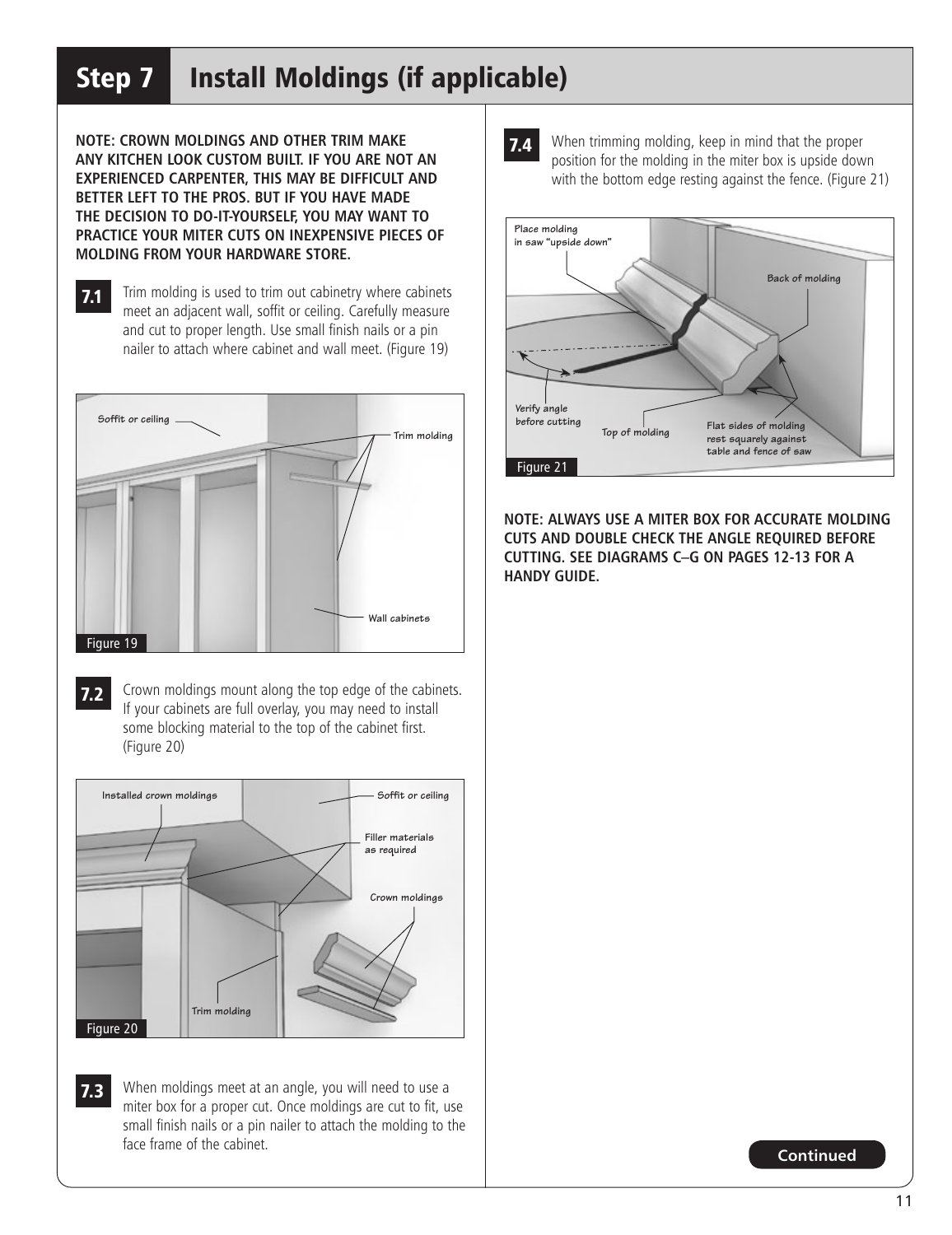



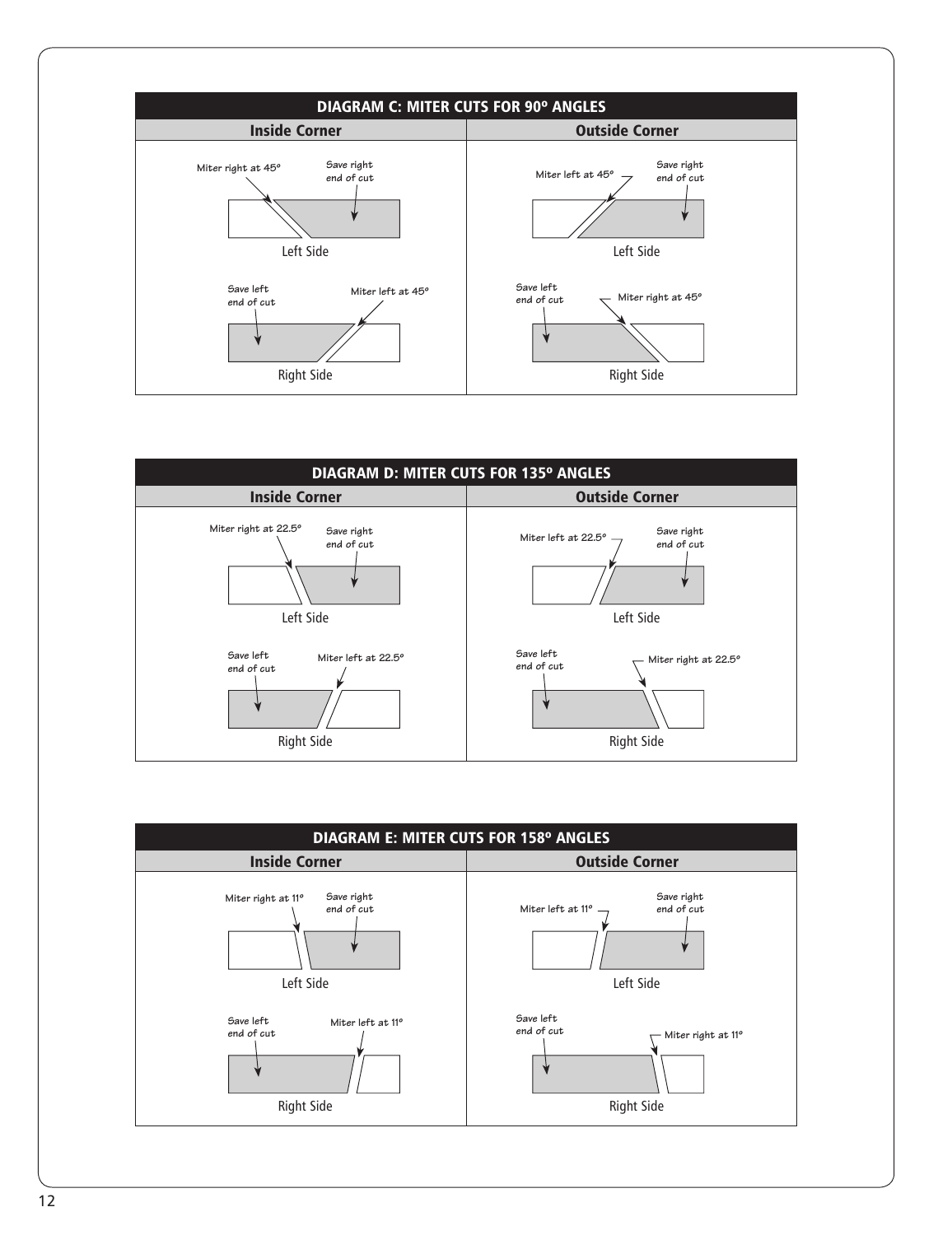#### **MOLDING CUTS**

**90º Angles: Cut molding at 45º angle 135º Angles: Cut molding at 22.5º angle 158º Angles: Cut molding at an 11º angle**





### **DIAGRAM F**

### Step 8 Final Assembly and Cleanup

- 8.1 Once all cabinets are hung, leveled and screws are tightened, it is helpful to sweep out or vacuum any debris or sawdust.
- 8.2 Install shelves by placing the shelf supports into the holes on both sides of the cabinet, push in completely and turn until the flat side rests upward and place the shelves into position. On wide cabinets, you will also need to insert a shelf rest on the back wall and front stile of the cabinet for added stability using the kit enclosed with the cabinet. (Figure 22)
- 8.3 Install any interior convenience kits, such as tray dividers, rolling shelves, wastebaskets, etc. See instructions with each kit.
- **8.4** Install the toe kick overlay along the bottom of the base cabinets. Simply measure a continuous run of base cabinets and cut a piece of toe kick to that length and adhere with adhesive caulk and pin nails spaced about 24 inches apart.
- 8.5 Reattach doors by replacing the screws through the hinges.
- 8.6 Insert drawers into the glides. (See Appendix for drawer install technique if necessary.)
- 8.7 Remove the wall support rail and fill the screw holes with spackling. The wall is now ready for your backsplash material.

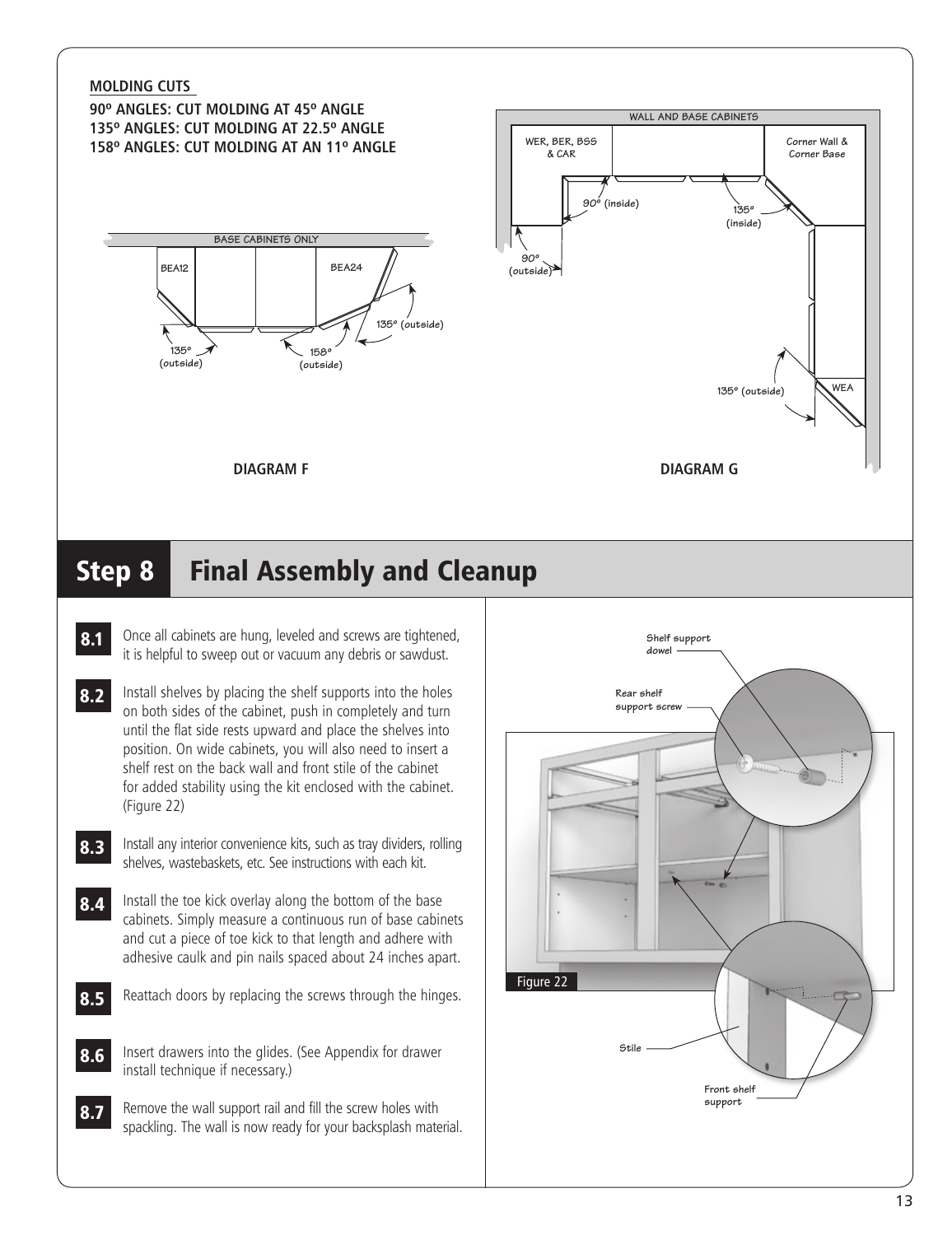# Door Hinge Adjustment

All hinges come pre-set from the factory. But occasionally, other adjustments are needed to straighten cocked doors or doors that don't seem to sit flush. This is easily accomplished with just a screwdriver. The hinges on the back of the door have adjustment screws. With a little experimentation, you will see which screw moves the door the way you need it to go.

Sometimes one door is mounted higher than its neighbor. A simple measurement can confirm this. Check along one edge or use a straight edge to determine if a correction is needed. (A level works great and can come in handy when making the adjustment.)

To adjust the higher door, simply open it and loosen the mounting screws that hold the hinges to the inside edge of the cabinet frame. There is a slot in the bracket so the door will slide down slightly. Retighten the hinges to the frame so that the door aligns with the other, checking with the level. (Figure 23)



### Drawer Head Adjustment

Square up drawer front (if necessary). Check it visually and use a rule to size up the differences. Then loosen one side by unscrewing the drawer front slightly. Use the rule to help you determine how high to raise the lower side. Then, while holding the drawer front in place, tighten down the screws again. (Figure 24)

Attach hardware after careful measuring. Use your drill to make pilot holes and install hardware with screws supplied. To prevent screw heads used for door hardware from scratching face frames, you may want to countersink screw heads so they can't strike the face frame.

#### **NOTE: Jig/templates are usually available where hardware is sold, and may be useful for accurate hardware installation.**

Once all assembly and adjustments are done, carefully examine your cabinets for any scratches or nicks that may have occurred during the installation process. Follow the handy guide for touching up and cleaning your cabinets found in the Appendix on page 16.

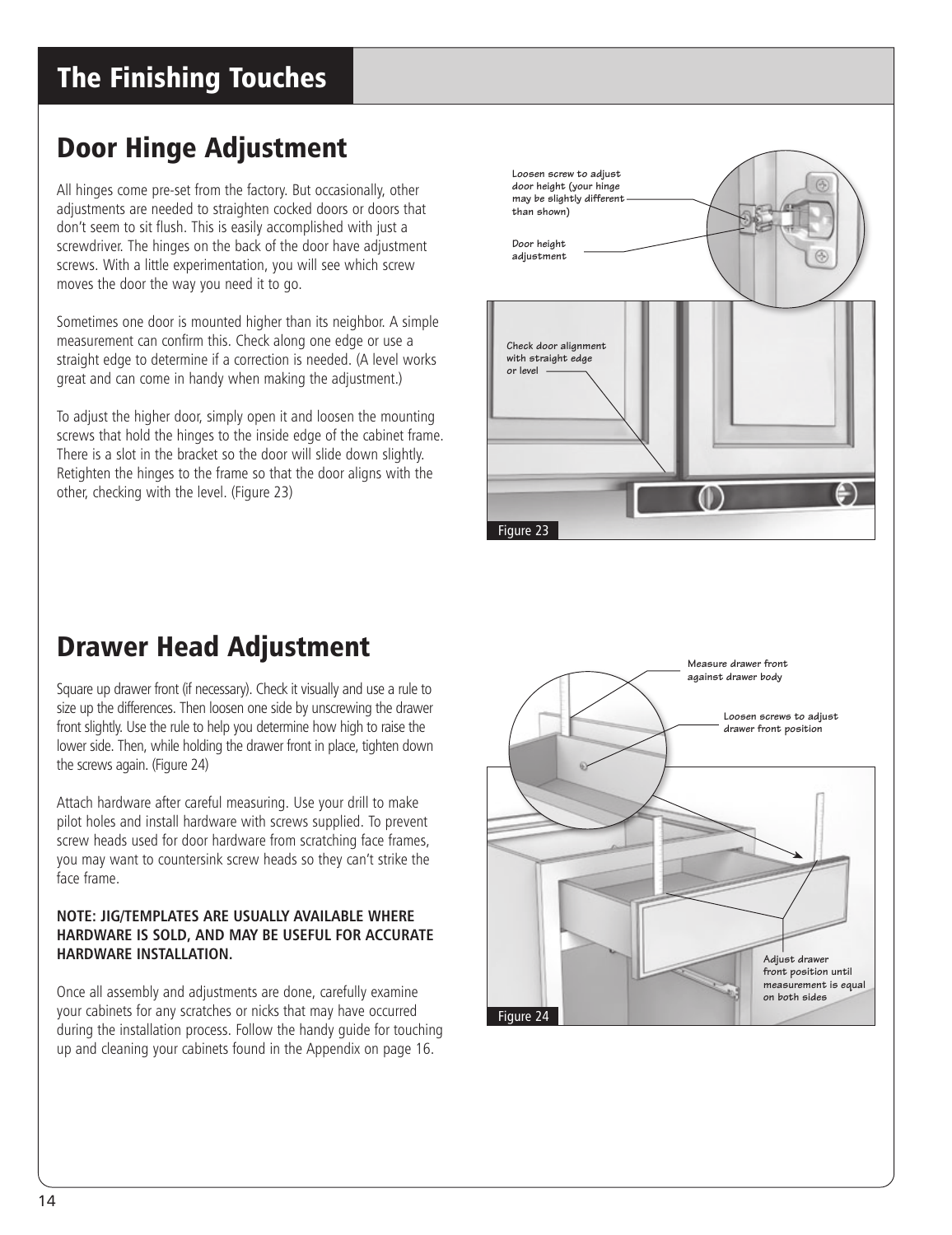### Drawer Installation

To install drawers with Full Access Hidden Glides, extend each drawer glide. Place the drawer on top of the extended drawer glides. Slide the drawer squarely into cabinet on top of drawer glides until you begin to feel resistance.

Push drawer evenly with moderate pressure until you hear the clips snap into place. Pull drawer open to verify that both clips have snapped into place. If you find that a clip is not in place remove the drawer and repeat the installation procedure.

To install drawers with side-mounted drawer glides, place the drawer in the cabinet opening, aligning the rollers on the track. Push the drawer into the cabinet opening.

### Drawer Glide Adjustments

Cycle the drawer open and closed to ensure that it operates smoothly. If the drawer is not operating smoothly, be sure that hooks on both of the drawer glides are engaged into the holes in the back of the drawer. (Figure 25)

If the drawer still does not operate smoothly, open the drawer and take a closer look at the drawer glides mounted inside the cabinet. Slide the glides toward the center at the rear of the cabinet. Then slide the drawer all the way in. This is usually all it takes to correct the alignment and get a smoother glide. Adjust the back of the glides by removing the drawer and sliding the back of the glide left or right if more adjustment is necessary. (Figure 26)



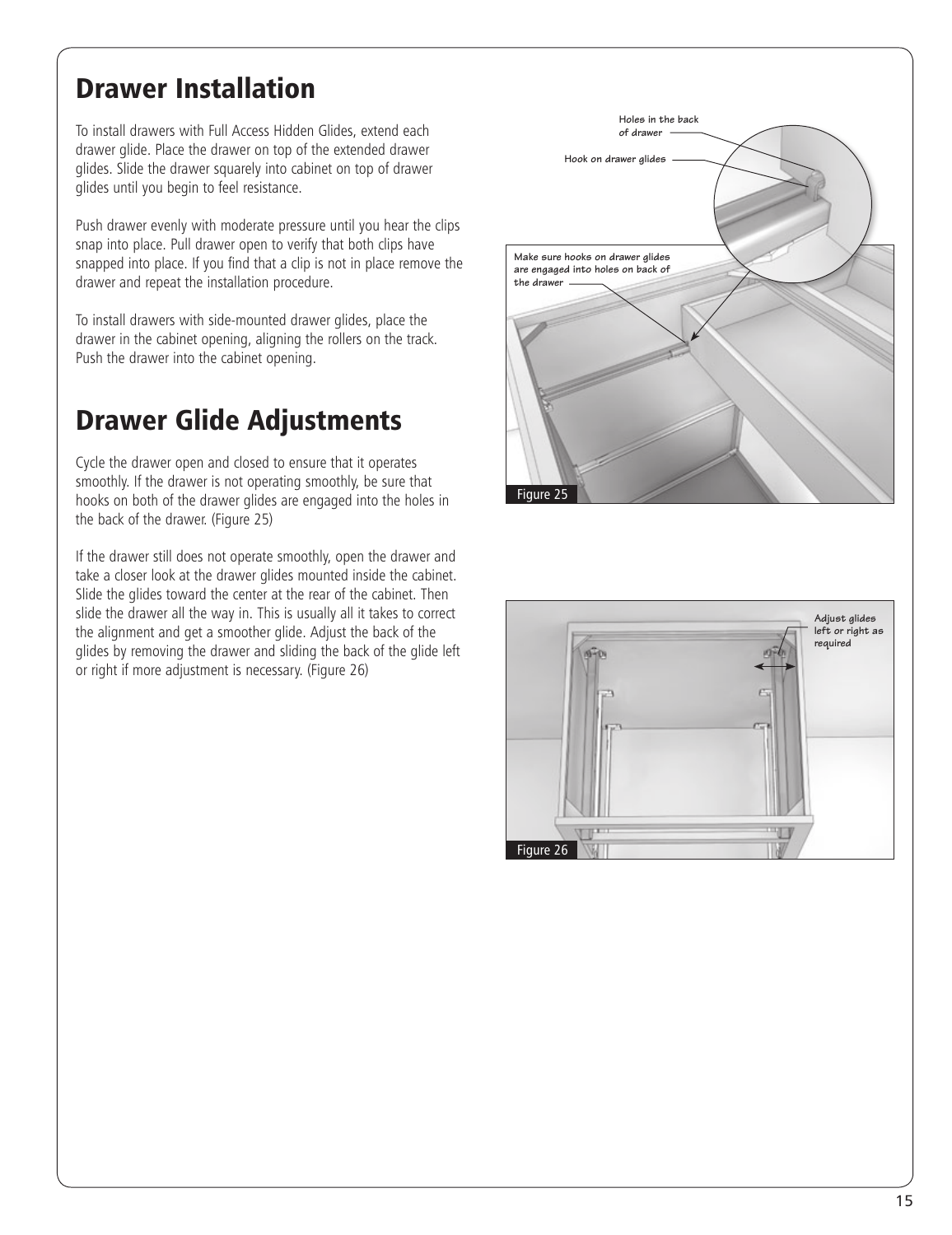### Handy Pointers

### Drawer Removal

To remove drawers with Full Access Hidden Glides, locate the black plastic clips on the bottom of the drawer. Grasp clips at the finger points provided. Using moderate pressure squeeze the handles on both sides. This pressure should be maintained during drawer removal. While continuing to squeeze the black clips, pull the drawer straight out until it is removed completely. (Figure 27)

To remove drawers with side-mounted drawer glides, pull the drawer straight out until it stops. Then lift the front of the drawer slightly and gently pull forward until the glides release.



### Care and Cleaning

Our cabinets are extremely resistant to stains and surface damage that can be caused by common household chemicals. They exceed industry standards in resisting stains like coffee, grape juice and moisture—all common in any kitchen. But this doesn't mean that they are impervious to damage through neglect.

Clean spills immediately. Use a clean cloth and mild soap if necessary. Wipe dry with a soft cloth. Do not use bleach, detergents, citrus or ammonia based cleaners, steel wool, soap pads or abrasive cleaners on your cabinets.

Periodically, remove dust from cabinets with a soft lint-free cloth. The cloth may be slightly dampened with water or a spray type dust remover. Wood and laminate cabinet surfaces may be polished once every few months with a high quality, non-oil based furniture polish. Do not use a paste wax type material. Wax build-up is difficult to remove and will leave a residue that attracts dust and moisture. Polishes containing silicon should not be used.

Extra care should be taken that cabinet finishes are not exposed to heat in excess of 200 degrees Fahrenheit (174 degrees for Thermo Foil finishes).

Heat shield kits are available for Thermo Foil styles to direct heat from ovens away from adjacent cabinets.

To touch up scratches and nicks that may occur during the installation process or during the life of your cabinets, use the stain touch-up marker and Fil-Stik included in the sink base. The touch-up marker and Fil-Stik are matched to the finish of your cabinetry and created especially for do-it-yourself repairs.

Use the touch-up marker on surface scratches, scuffs or rubbed edges. Simply shake the marker; remove cap and press down on the tip until the felt is wet. You may find it easier to test this on paper or cardboard first. Apply color touch-up with light strokes and use a cloth to immediately wipe off any excess. Allow to dry for several minutes.

The Fil-Stik is the tool of choice for chips, dents, deep scratches or open joints. Simply rub across the affected area until it is filled and wipe off the excess with a dry cloth. The touch-up Fil-Stik will fill small holes, chips, dents or open joints. Keep the Fil-Stik out of reach of children and pets.

These extra steps will ensure that your hard work looks its best and will help your cabinetry look great for years to come.